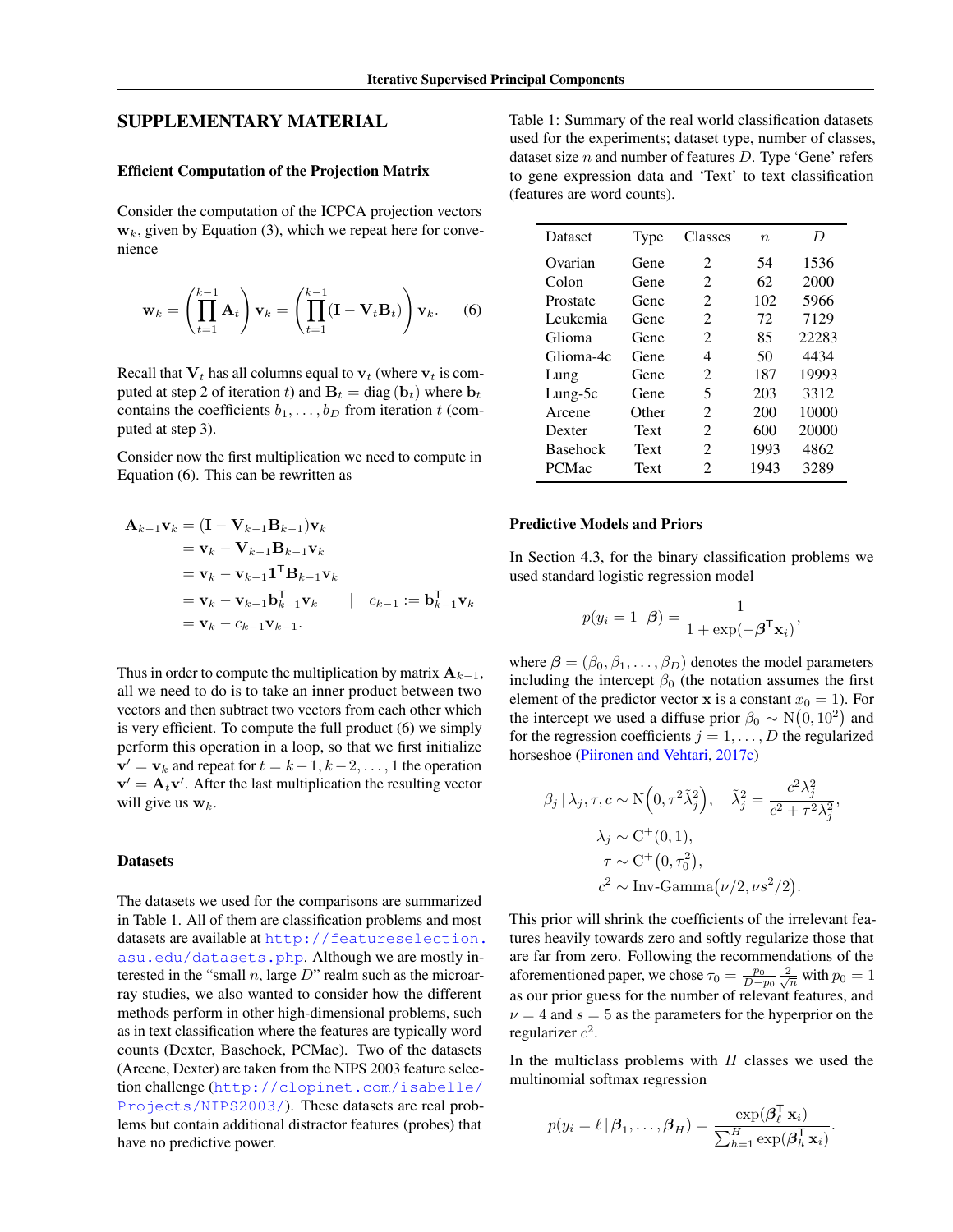<span id="page-1-0"></span>

Figure 5: Classification accuracies on test data for the different methods on different datasets (larger is better). Horizontal bars denote the 95% intervals. The dashed vertical line denotes the performance estimate for the Lasso. The last plot denotes the average over all the datasets.

<span id="page-1-1"></span>

Figure 6: The first four ISPCs (columns of the projection matrix W) for the Lung-5c cancer data ( $n = 203, D = 3312$ ). The nonzero values indicate the genes that are characteristic for separating the corresponding class from the other classes (see Figure [3\)](#page--1-3).

We used the same prior as in the binary case, so that each of the HD regression coefficients was given its own local scale parameter  $\lambda_j$  with one global scale  $\tau$ . This allows

the regression coefficient for some feature to be far from zero for some class h but be close to zero for the other classes, encoding the information that a feature can be relevant for separating one class from the others but irrelevant for separating the other classes from one another.

All the Bayesian models were fitted using Stan [\(Stan De](#page--1-4)[velopment Team,](#page--1-4) [2017\)](#page--1-4), running 4 chains, 2000 samples each, first halves discarded as warm-up. Ridge and Lasso solutions were computed with the default settings of the R-package glmnet [\(Friedman et al.,](#page--1-5) [2010\)](#page--1-5).

## Extra Results

Figure [5](#page-1-0) shows the classification accuracies for the different models considered in Section [4.3](#page--1-1) and Table [2](#page-2-0) typical computation times for some of the datasets.

Figure [6](#page-1-1) shows the first ISPCs for Lung-5c dataset considered for data visualization in Section [4.2.](#page--1-6)